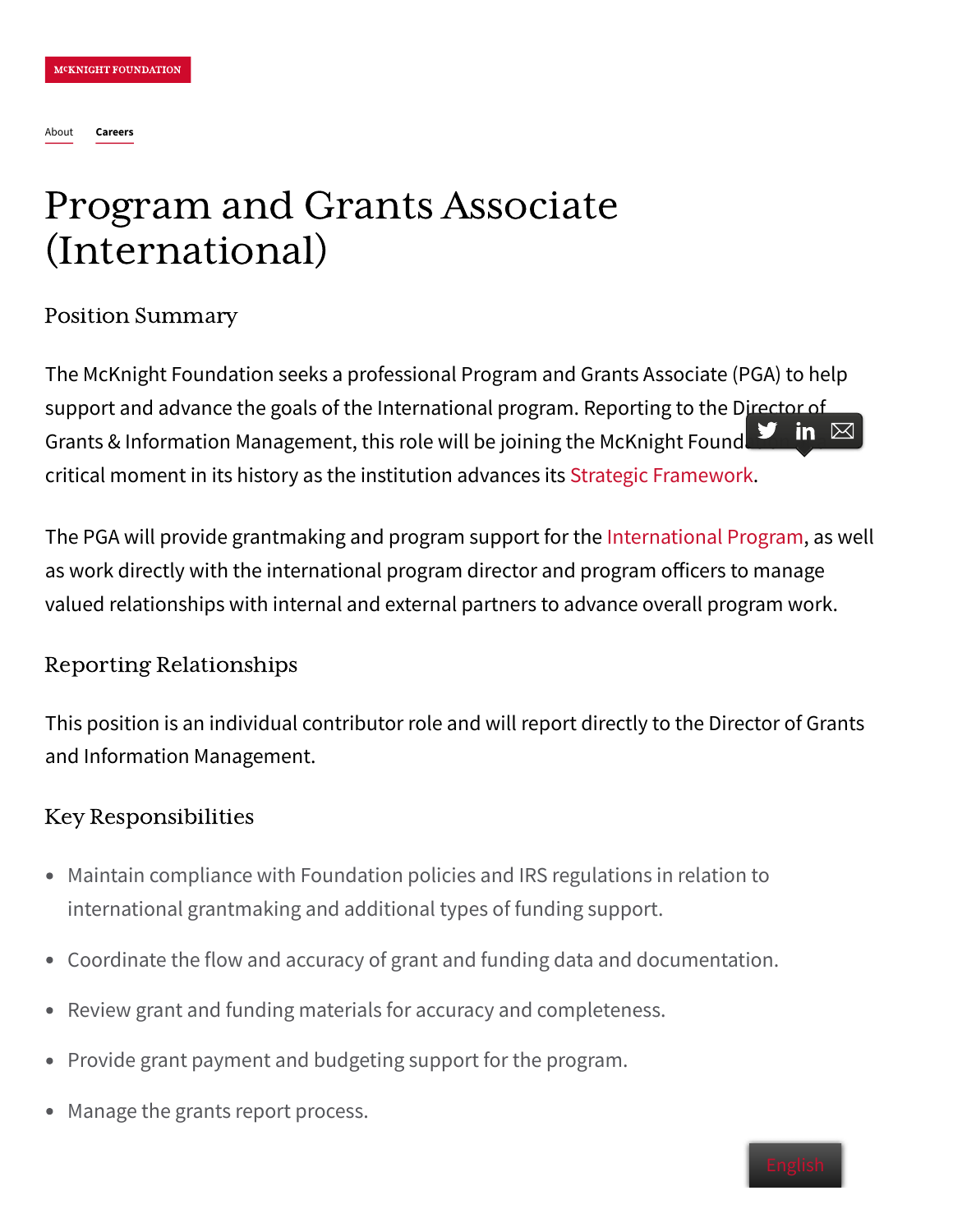- Assist with grantee relationship management, including scheduling meetings and answering grant-related questions.
- Work directly with program consultants to support program goals, including annual meetings.
- Create and manage production of board meeting materials.
- Collaborate with the communications team to ensure effective information sharing.
- Identify opportunities for innovation to grantmaking practices and non-traditional types of support.
- Participate in cross-functional work groups as appropriate.  $\bullet$
- Participate in Foundation-wide meetings and events.
- Provide backup for other PGAs as needed.

#### Core Competencies

All leaders at McKnight are expected to display the following attributes:

- Strategic mindset
- Communicates effectively
- Instills trust
- Drives results  $\bullet$
- Manages complexity
- Builds networks
- Collaborates effectively
- Models resiliency

#### Key Requirements

#### **Minimum Requirements**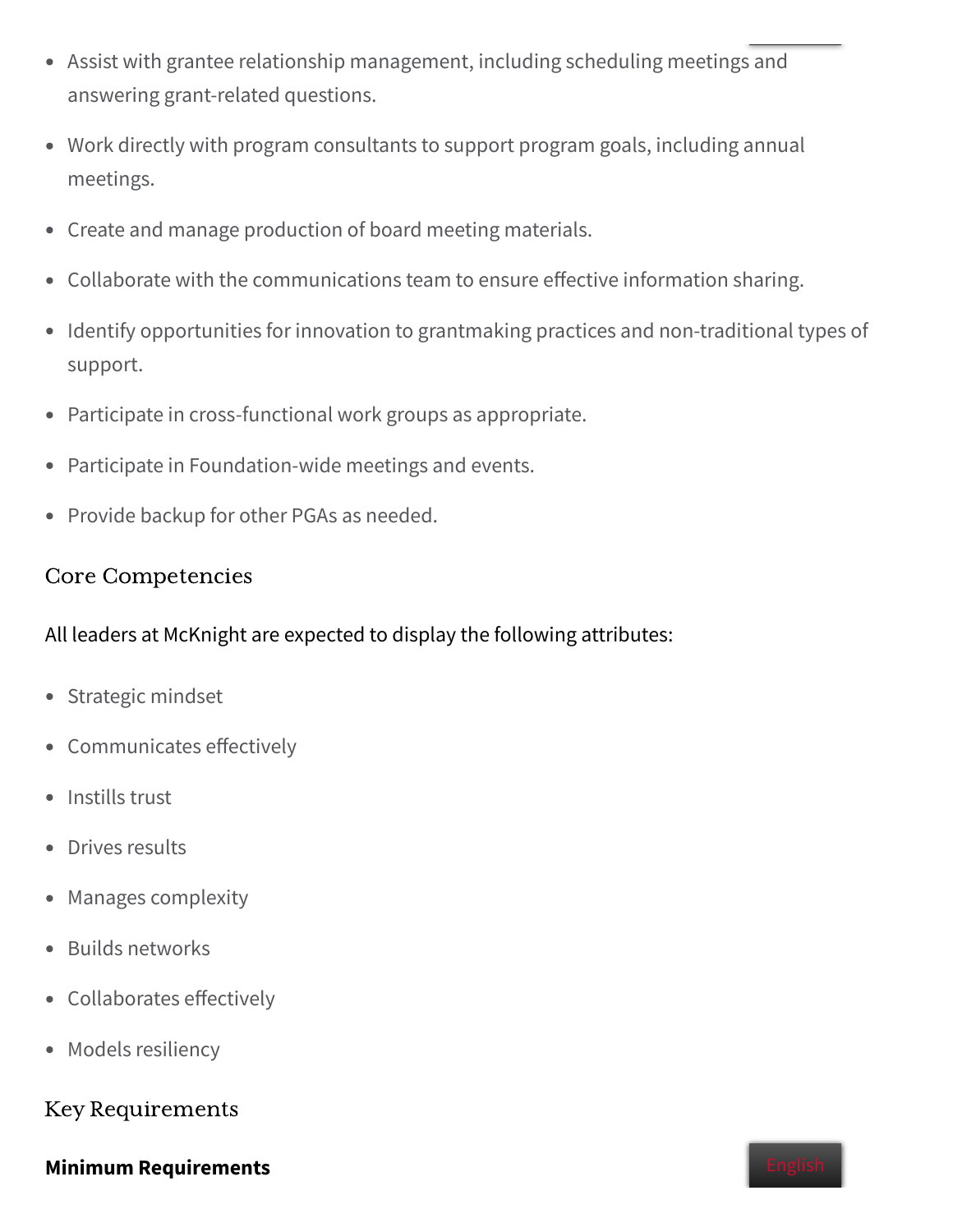- Bachelor's degree and a minimum of 2 years related full-time professional work experience, or a combination of equivalent experience and training.
- Professional work experience in an administrative position, including experience maintaining a computer database and files, or a combination of equivalent experience and training.
- Able to build relationships and effectively collaborate with people across levels, functions, and cultures to achieve shared objectives.
- Demonstrated ability to routinely learn and master new data systems and tools.  $\bullet$
- Able to manage and prioritize highly detailed work with speed and accuracy.
- Skilled in using Microsoft Office Suite, or comparable office software.

### **Preferred Experience**

- Professional work experience in a foundation, non-profit, or governmental field.
- International work experience.
- French and/or Spanish language skills.
- Blackbaud Grantmaking database experience, or similar.  $\bullet$

## **Compensation and Benefits**

The McKnight Foundation provides a competitive compensation package. Benefits include health, dental, life, and disability insurance; generous paid time off; contribution to a retirement plan; matching charitable gifts program; and a flexible work environment. This opportunity is a full-time, nonexempt position based in Minneapolis. The salary range is  $$71,000 - $75,000.$ 

The above statements are intended to provide a general framework of what this position requires. There may be other functions and qualifications that emerge in time, and the chosen candidate may be asked to perform other duties that are not listed here.

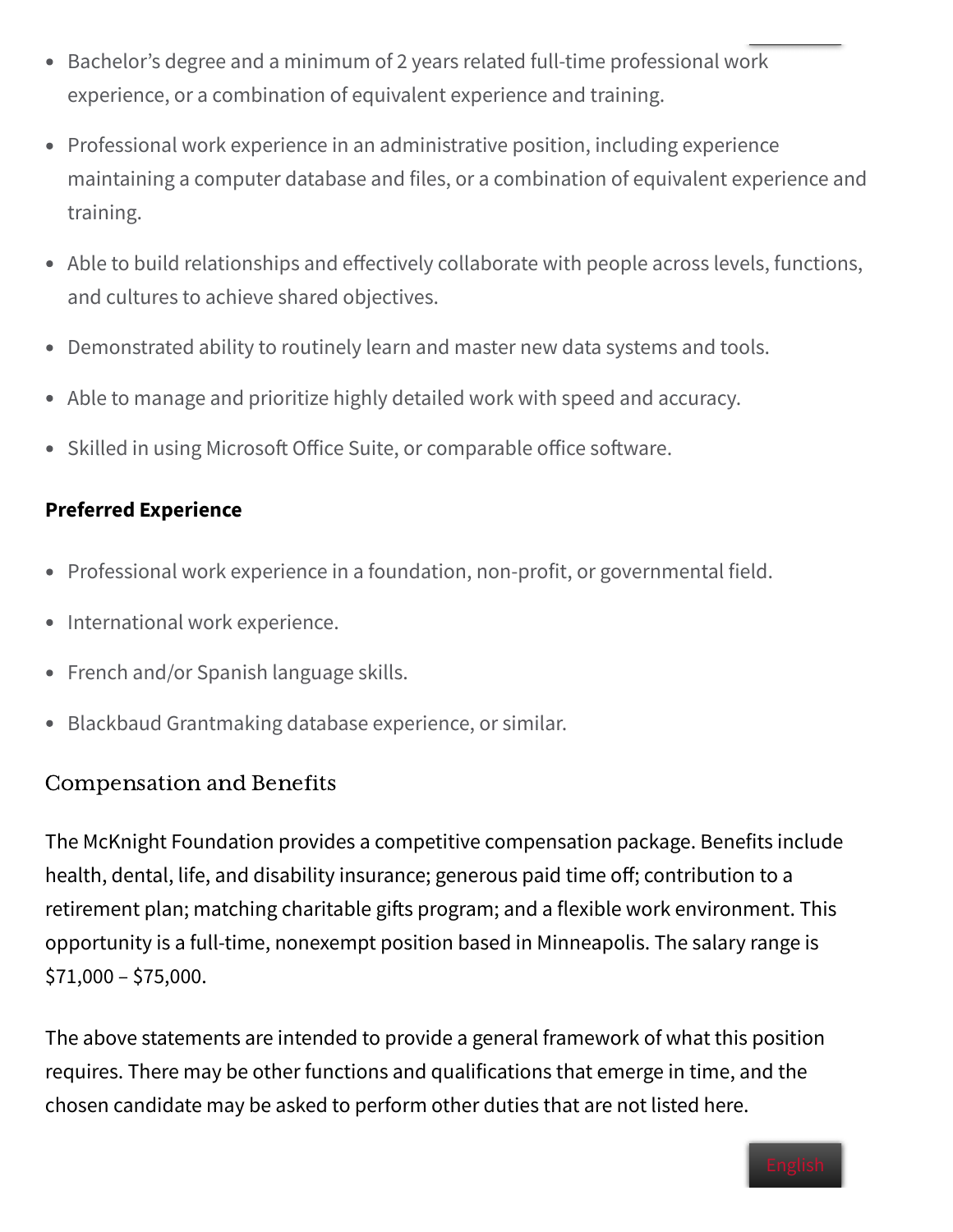The McKnight Foundation is an equal opportunity employer and proudly values diversity. We encourage candidates of all backgrounds to apply.

To Apply

[Click](https://www.mcknight.org/about/careers/apply-now/?job_opening=45531-program-and-grants-associate-international) here to apply.

This position will close Friday, May 14 at 5 p.m. central daylight time.

Closes: May 14, 2021



**The position closes at 5:00 pm Central Time.**